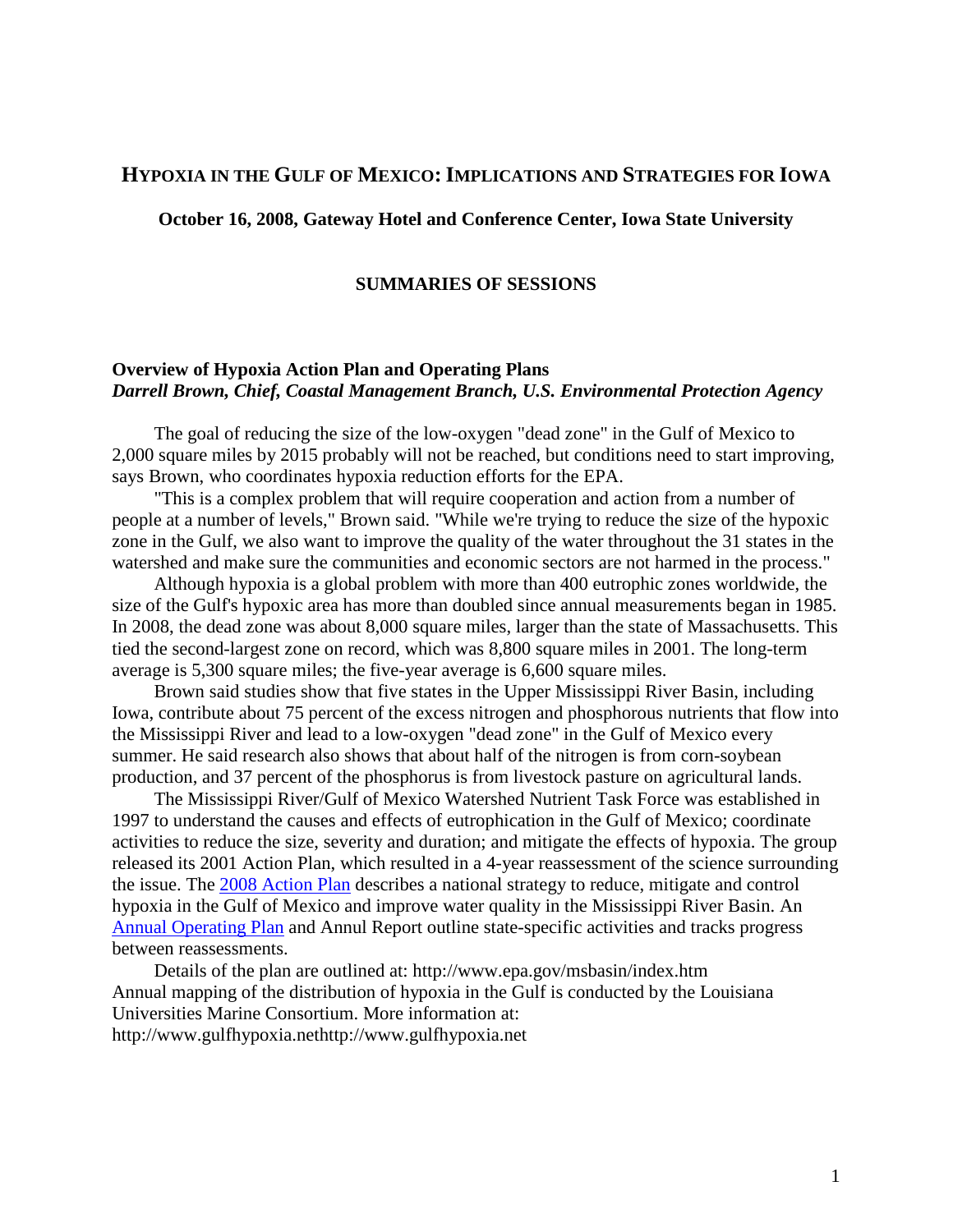## **Water Implications of Biofuels Production in the U.S.: National Research Council, National Academy of Science Study Findings**

## *Jerry Schnoor, Co-Director, Center for Global and Regional Environmental Research, University of Iowa*

Water is a valuable commodity in ethanol production. Manufacturing ethanol in the Midwest may become trickier in the years to come. Like a drop in a pond, ethanol production can cause a ripple affect on Iowa's landscape.

According to Schnoor, Iowa's ethanol production is here to stay, but all factors need to be considered. Schnoor recently chaired a study for the National Research Council and National Academy of Sciences to find the implications of water on biofuels production in the United States.

Water is needed to grow corn and to produce ethanol. Where water comes from is as important as water quality in both the agriculture and ethanol industries, Schnoor said. The Upper Mississippi River valley is the biggest contributor of nutrients to Gulf hypoxia.

Schnoor said that in the future, corn yields will be key to ethanol demand. Under current production methods, more inputs will be needed to meet the federal mandate of 15 billion gallons of corn ethanol by 2015. He said that yields are not increasing fast enough to reach that mandate.

Corn uses high amounts of fertilizer, herbicides and pesticides compared to other plants that can be grown for ethanol production. Seeking sources other than corn for ethanol can lower nutrient and pesticide inputs and well as a reduce water and energy usage. Finding a sustainable way to produce ethanol, such as a dedicated energy crop like switchgrass, can return corn to the food supply and reduce the affects of hypoxia in the Gulf of Mexico.

Other information Schnoor presented from the report:

- One bushel of corn yields about 2.8 gallons of ethanol.
- A biorefinery that produces 100 million gallons of ethanol a year uses the equivalent of the water supply for a town of about 5,000 people.
- The ethanol industry is reducing its water use, but still requires 3 to 4 gallons of water to produce each gallon of ethanol. It is a water-intensive industry, but does not use more water relative to other industries; wastewater is the primary issue.
- For every gallon of ethanol produced, about 8 grams (the weight of three pennies) of excess nitrogen and 20 to 40 pounds of soil have been moved from agricultural lands where the corn was grown, to the Mississippi River.

The January 2008 report, Water Implications of Biofuels Production in the United States, is available from The National Academies Press, at:

http://www.nap.edu/catalog.php?record\_id=12039

### **From the Cornbelt to the Gulf**

## *Joan Nassauer, Professor of Landscape Architecture, School of Natural Resources and Environment, University of Michigan*

Nassauer presented results from her study that offers projections of what Iowa's landscape could look like in the year 2025—with dramatic results. Nassauer and her research partners examined Walnut Creek Watershed in Story County and Buck Creek Watershed in Poweshiek County for plausible alternative landscape patterns and management practices.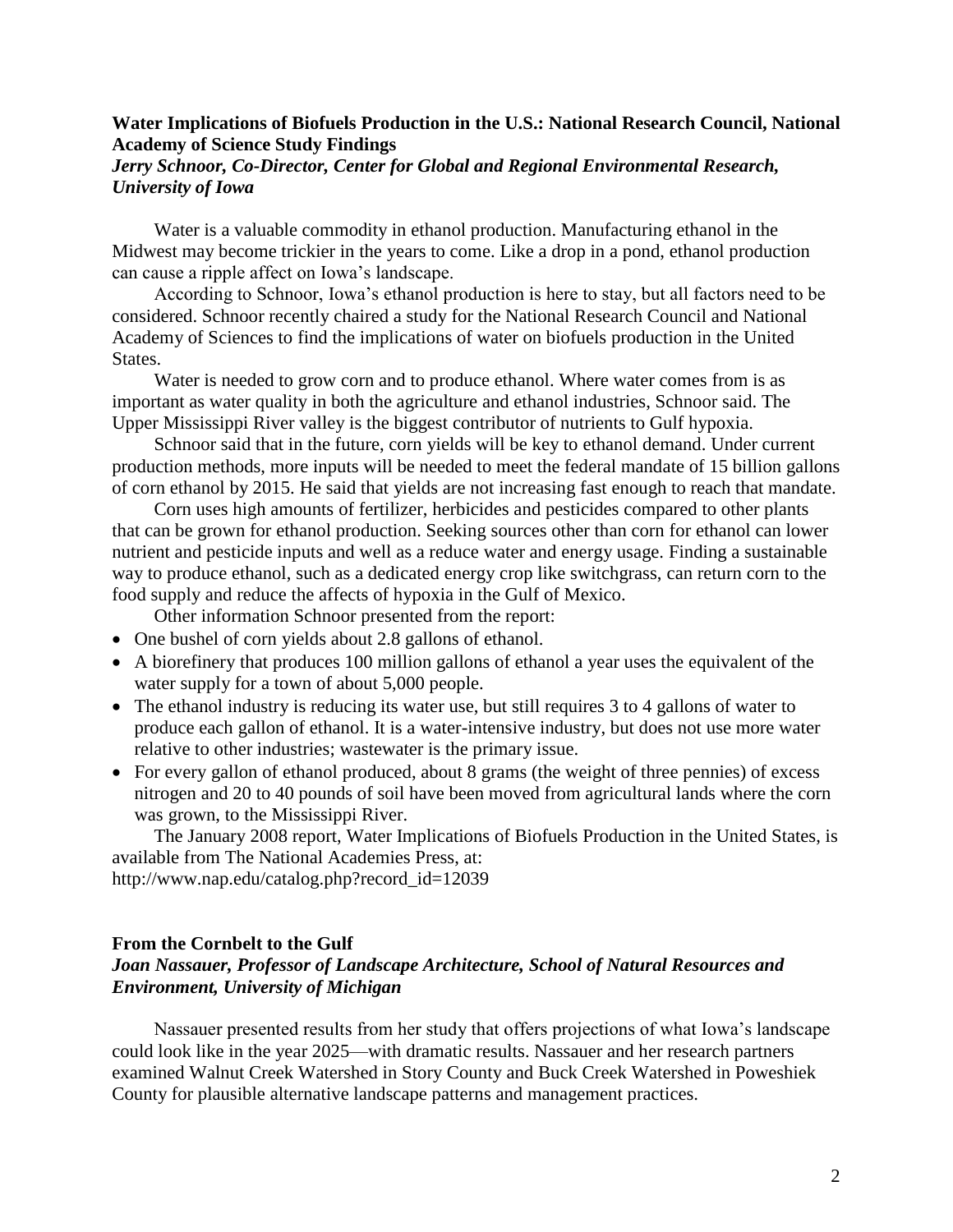They examined three scenarios using federal agricultural and environmental policies that could impact society and the environment in the most beneficial ways. The scenarios included a vision of the land based on: commodity production; improved water quality; and enhanced biodiversity. Using Geographic Information System (GIS) mapping photos, they developed pictures of what the land could look like in 2025 under these scenarios.

They then surveyed farmers and residents in the watersheds to learn their opinions. Farmers believed the scenario that reflected enhanced biodiversity was best for the future of the land and for agriculture.

Nassauer, with the help of the Center for Agricultural and Rural Development at Iowa State, conducted a statewide survey of more than 500 farmers in 2007 with similar results. Farmers were open and preferred an agricultural system that was sustainable, profitable, improved the quality of life and the environment. These results will be published in the near future.

Based on policy and landscape design, reducing nutrient loads in the Gulf of Mexico could be done in three ways: using fertilizer more efficiently, keeping nutrients on the land, or removing it to wetlands. After looking at their study, Nassauer concluded that improved water quality and enhanced biodiversity could be plausible if the right policy drivers are in place and that agricultural policy can help implement these systems.

### **Agency and NGO Reactions to the Hypoxia Action and Operating Plans: Panel Discussion**

*Dean Lemke, Iowa Department of Agriculture and Land Stewardship*, is one of Iowa's representatives on the Mississippi River Gulf of Mexico Watershed Nutrient Task Force. He said that state-level strategies in the plan are new in 2008,and that they represent a road map for each state in reaching federal goals. He added that Iowa is taking the lead in a regional effort on nutrient reduce strategies.

*Rich Leopold, director of the Iowa Department of Natural Resources,* said he was more of "an impatient ecologist who wants to step on the gas and get going" with activities to reduce hypoxia in the Gulf of Mexico. He praised Iowa farmers who have adopted conservation tillage, but would still like to see less black soil exposed in the fall and spring, state policies to address issues faced by drainage districts in Iowa, and streambank stabilization and other technologies that would help slow the flow of water in Iowa's rivers.

*Craig Cox, Midwest Vice President of the Environmental Working Group,* said new studies are showing that reactive nitrogen plays a much bigger role in the environment than simply the creation of hypoxic zones. He said the technology makes it possible to reduce nitrogen in agricultural production systems, but that the problem lies with "institutional and policy inertia." He advocated targeting conservation practices in specific parts of the landscape, what he termed "precision conservation;" requiring conservation compliance as a prerequisite for receiving federal farm aid; and building a stronger network of technical assistance and scientific support for farmers.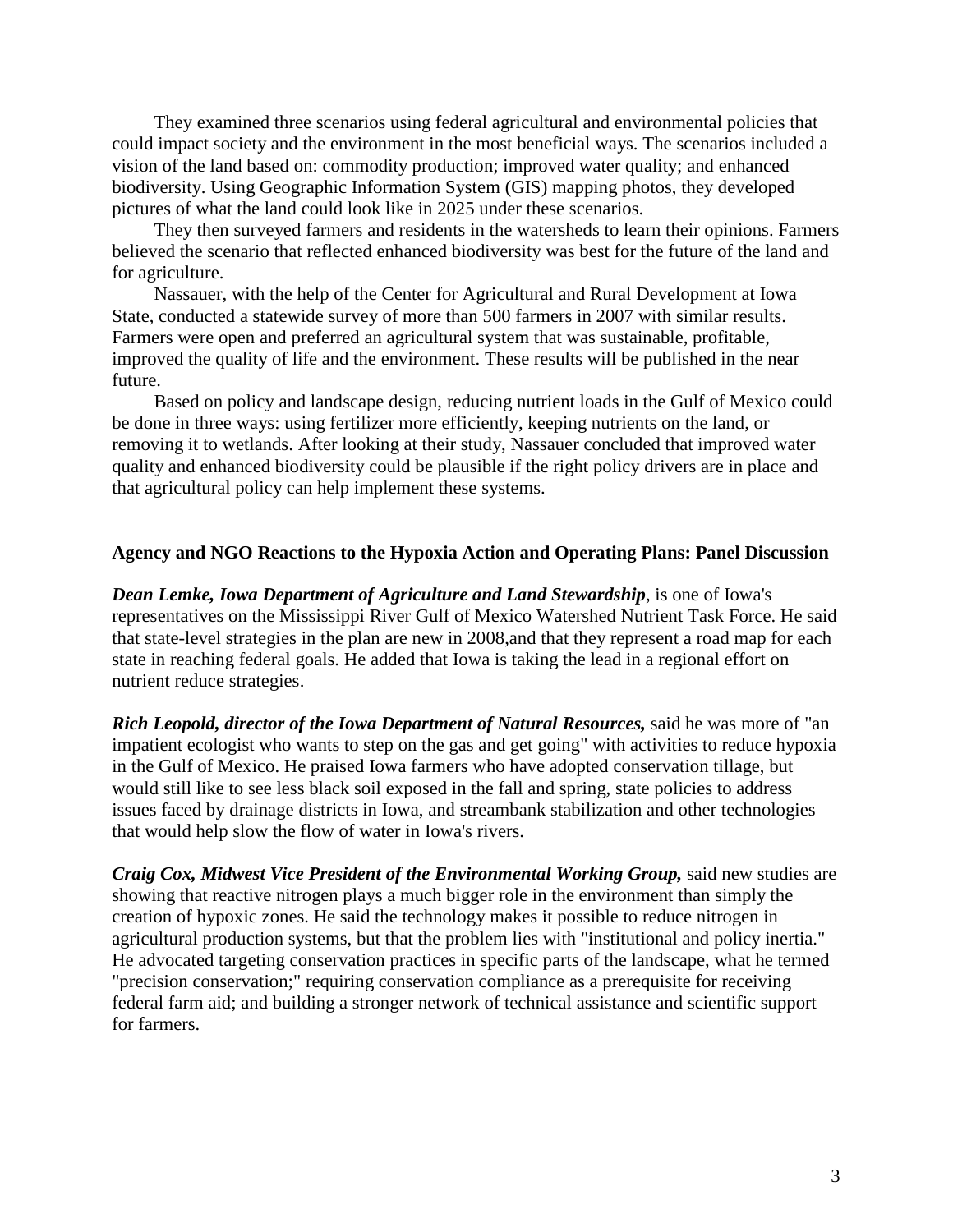## **Local Water Quality and Watersheds: Panel Discussion**

### *Experience from the Raccoon and Des Moines Rivers TMDLs*

**Keith Schilling,** who works with the Iowa Department of Natural Resources Geological Survey, described modeling work done in the Des Moines and Raccoon River watersheds. About 25 percent of the daily water samples taken in both watersheds exceed the federal Total Maximum Daily Load (TMDL) for nitrates at certain times during the year, requiring nitrate removal at the City of Des Moines Water Treatment Plant. He said various scenarios showed that reductions were possible in both watersheds, but would require major land use changes or major reductions in fertilizer use. In some cases, small changes by everyone in the watershed led to some of the biggest improvements in water quality.

### *Experience from the Cedar River TMDL*

**Jim Baker,** professor emeritus from Iowa State University, discussed preliminary results of a study he helped conduct for the Iowa Department of Agriculture and Land Stewardship in the Cedar River watershed above Cedar Rapids. The study looked at the management practices (and costs) needed to reduce nitrate loadings by 35 percent. The watershed includes 3.5 million acres, 73 percent of which is used for row-crop production and two-thirds of which has tile drainage.

Some of the management practices considered were reducing fertilizer application (and the trade-offs in yield losses), timing of fall application of fertilizer, fall-planted cover crops, drainage water management and constructed wetlands. The benefits of conservation tillage and buffers were offset by other factors so were not considered.

He said that using a variety of practices could reduce nitrate losses by 35 percent, retain row-crop production and cost about \$30 million per year in the watershed. "There are not very many win-win solutions for reaching these [nitrate reduction] goals and it will require considerable cost and effort," he said.

### *Ag Clean Water Alliance*

**Roger Wolf** from the Iowa Soybean Association and **Chris Jones** from the Des Moines Water Works discussed [Agriculture's Clean Water Alliance,](http://www.acwa-rrws.org/) an organization formed in 2000 to reduce nutrient losses from farm fields in the Raccoon River Watershed. The group includes ag retailers and coops in the watershed, farmers, researchers and the Iowa Soybean Association. Volunteers collect water samples and the alliance has set up real-time remote monitors. The group has looked at more than 40 tributaries in the watershed to identify "hot" spots and work with farmers in those areas to set up nutrient management plans. Recent projects include a constructed wetland in 2007 and a bioreactor to filter drainage tile water in 2008.

### *Nutrient Criteria and Its Connection to Local Water Quantity*

**Tom Wilton** from the Iowa Department of Natural Resources explained the 1972 federal Clean Water Act and how it relates to Iowa. The state's 131 lakes have been monitored three times each summer season since 2000. He also discussed specific projects and water quality measurements at Lake Ahquabi State Park, the North Fork of the Maquoketa River in Dubuque County, and Springbrook Creek in Guthrie County.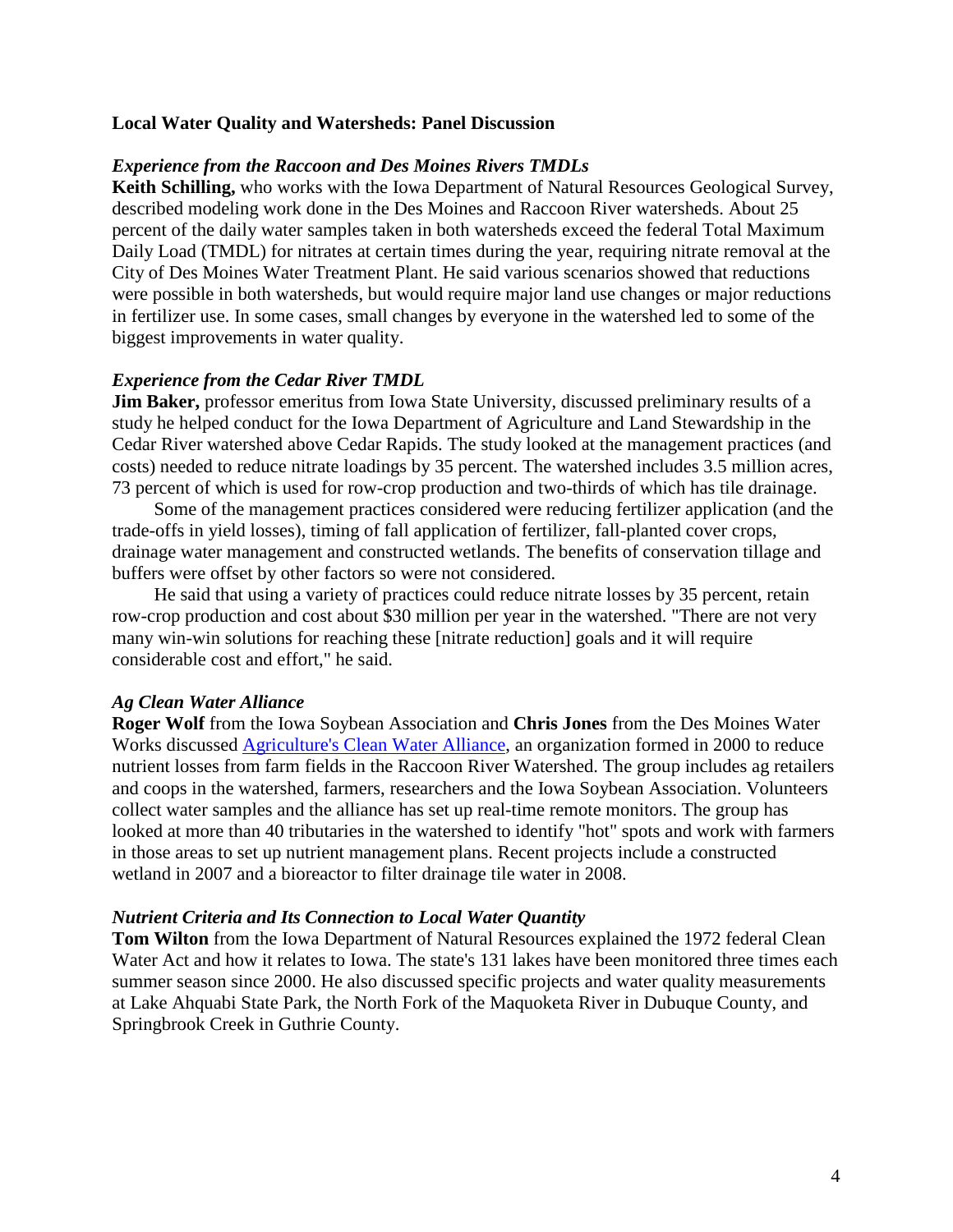## **Landscape Design in Iowa: Panel Discussion**

*Modeling and Monitoring to Assess Prairie Effectiveness in Water Quality Improvements* **Sergey Rabotyagov**, University of Washington, Seattle, talked about his project with **Keith Schilling** at the Neal Smith National Wildlife Refuge. More than 3,000 acres of prairie have been added at the refuge since 1993. Since the prairie installment, nutrient inputs have been monitored with a goal of reducing nitrogen loading within the watershed. Based on modeling, they predicted the cost-effectiveness of a reduction of nutrient application compared to an increase in prairie restoration. Results have shown a reduction of nitrogen application by 21 percent illustrating that prairie restoration improves water quality.

# *Mixed Perennial Landscapes: Diversity on Iowa's Land*

**Matt Liebman**, the Henry A. Wallace Endowed Chair for Sustainable Agriculture at Iowa State University, said his perennial landscape research is on three scales: a plot study at the ISU agronomy research farm, watershed study at the Neal Smith National Wildlife Refuge and a landscape study in two Iowa counties. His goal is to show that perennials on Iowa's farmland help build and conserve soil, store carbon, help filter water, and aid in efficient nutrient cycling.

# *Integrated Drainage Wetland Systems*

A study on integrated drainage and wetlands is being conducted at the Neal Smith National Wildlife Refuge by **Bill Crumpton** and **Matt Helmers**, Iowa State University. Crumpton talked about the project and findings using tile drainage and best field management practices for reducing nitrogen and phosphorus.

# *Least-Cost Control of Agricultural Nutrient Contributions to the Gulf of Mexico Hypoxic Zone*

**Cathy Kling**, an economist with the Center for Agricultural and Rural Development (CARD) at Iowa State University, discussed the modeling system in a study about changing land use practices and their effect on water quality. The modeling system included an economic component to help determine the cost of adopting practices and profits from alternative crops. Using this type of model helps inform policy by addressing the "what if's" and the multitude of variables to quantify trade-offs between cost and pollution reductions.

# **Updates on Current Science of Nutrient Flows and Conservation Actions in Iowa: Panel Discussion**

**Dan Jaynes** from the USDA-ARS National Soil Tilth Laboratory provided an overview of the historical trends and land use in Iowa related to water quality. He said that at the time the United States spent \$400 million to build the Panama Canal, Iowans were making a similar investment (about \$450 million) to build a tile drainage system throughout the state. As a result, Iowa lost 89 percent of its natural wetlands, but realized numerous benefits including greater trafficability of Iowa's streams and the ability to grow higher-yielding crops. He presented a case study of land use on a Story County farm from 1910, before drainage was installed, to 2008.